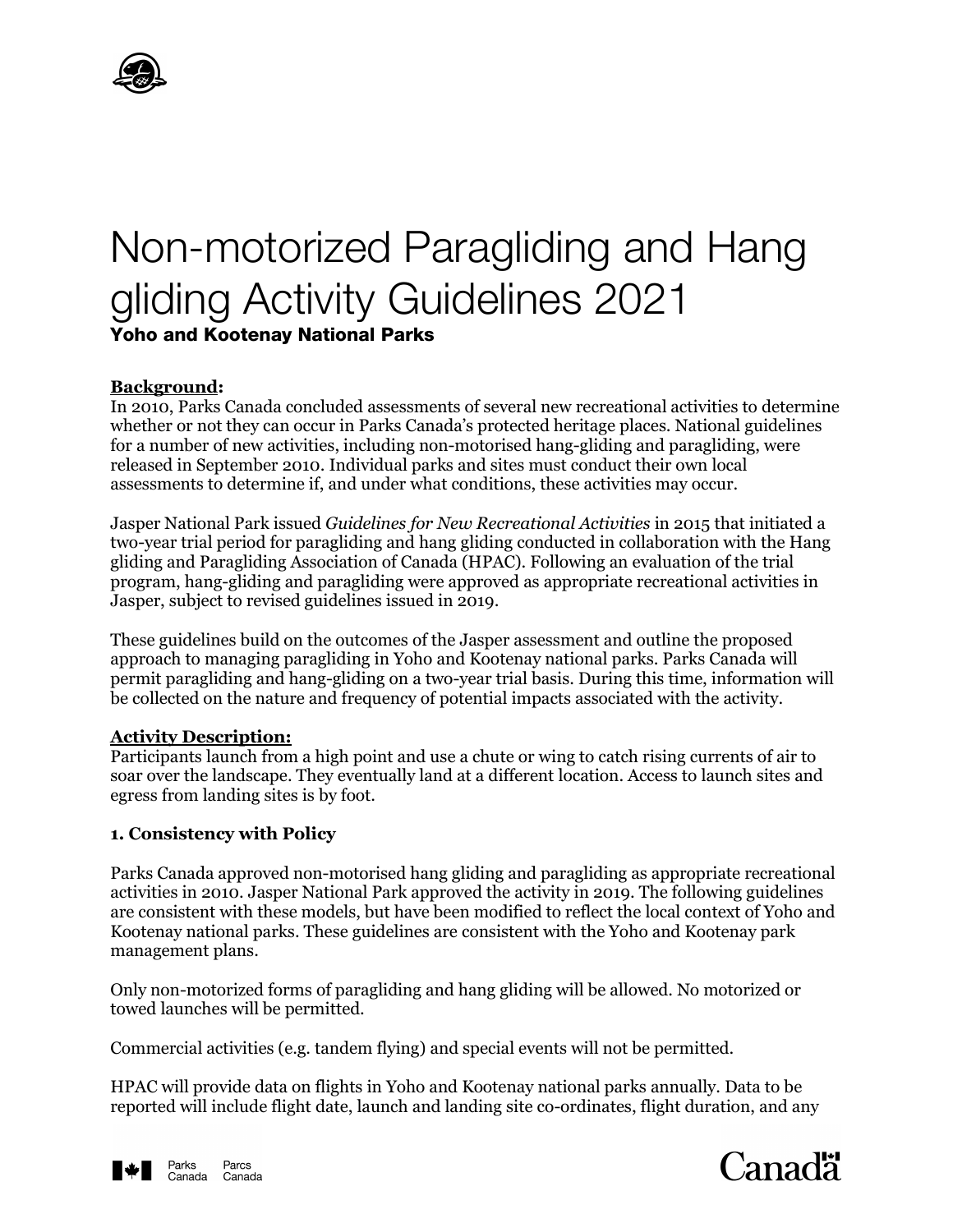wildlife or visitor safety incidents. Parks Canada will use these data to monitor growth of this activity and adjust management approaches if deemed necessary to protect ecological integrity, public safety or visitor experience.

Parks Canada will implement a Superintendent's Order to make the procedures for this activity legally enforceable.

## **2. Zoning/ Location**

Paragliding will be permitted within approximately 83% and 65% of Yoho and Kootenay national parks respectively. Launching and landing will not be permitted in the following areas as indicated on the accompanying map:

- Zone I: Special Preservation Areas
- Environmentally Sensitive Sites
- Lake O'Hara Wilderness Area
- Field, BC
- Active Aggregate Pits/Operation Centres & helipads
- Campgrounds and day use areas
- Sherbrooke Important Goat Area
- Kindersley-Sinclair Bighorn Sheep Habitat
- Rockwall Wilderness Area

Pilots must obtain permission from the lessee or licensee before landing on a leasehold or license of occupation (e.g. commercial lodges, ACC huts).

Pilots should use discretion when launching or landing in public areas, and avoid landing in areas that are crowded.

Emergency landings will be permitted in accordance with Transport Canada and Parks Canada regulations. Emergency landings must be reported to Banff Dispatch (403.762.1470) and to HPAC, as per the established HPAC protocol.

### **3. Infrastructure/ Footprint**

No new roads, launch or landing facilities will be created to support paragliding or hang gliding in Yoho or Kootenay national parks.

## **4. Environmental Considerations**

Pilots must use designated trails to access launch sites.

Pilots must strive to avoid disturbing medium and large wildlife species. If medium and large wildlife is observed, pilots must fly away from the area immediately. If it is not possible to leave the area, pilots should maintain a distance of at least 500m away from wildlife.